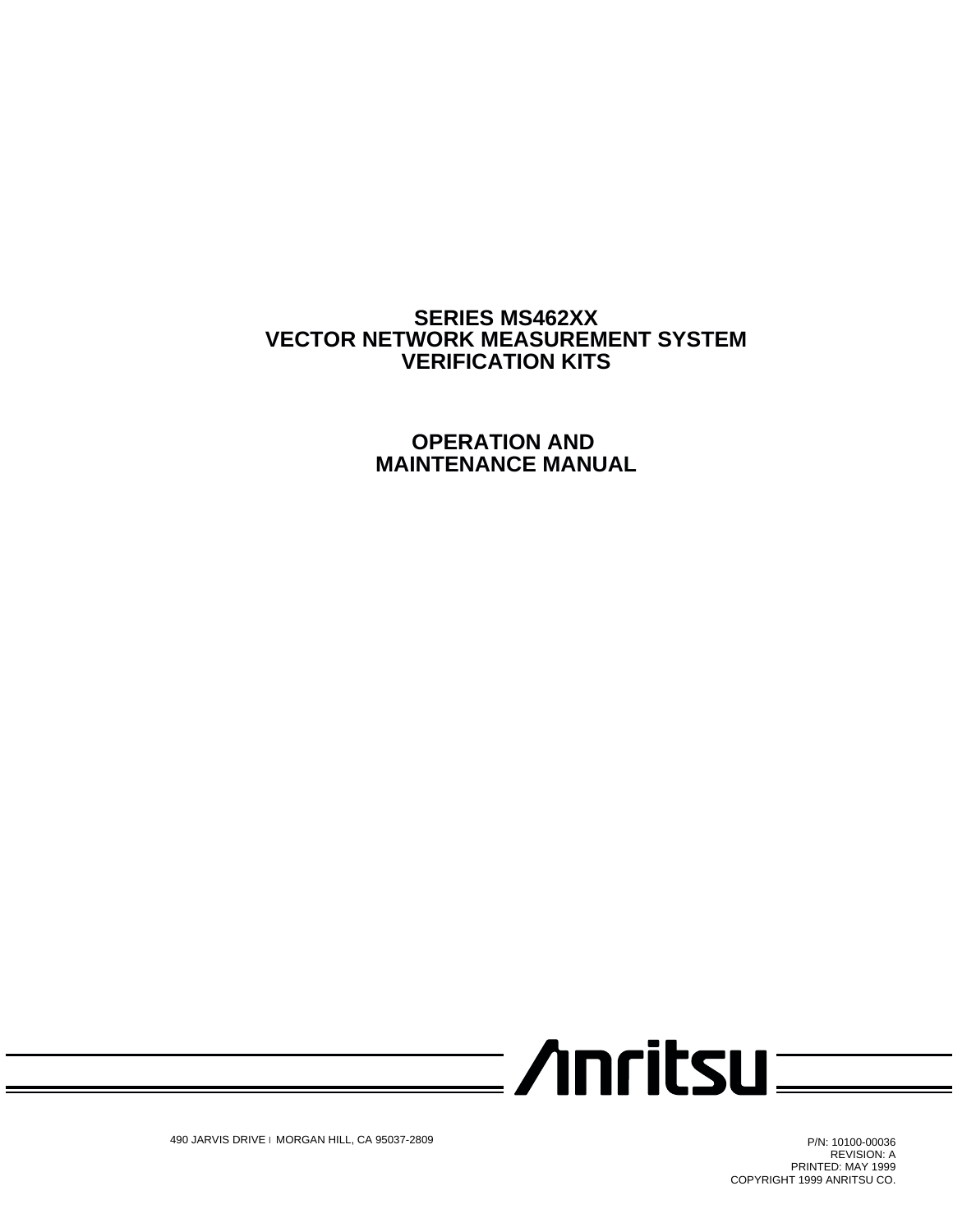# <span id="page-1-0"></span>**WARRANTY**

The ANRITSU product(s) listed on the title page is (are) warranted against defects in materials and workmanship for one year from the date of shipment.

ANRITSU's obligation covers repairing or replacing products which prove to be defective during the warranty period. Buyers shall prepay transportation charges for equipment returned to ANRITSU for warranty repairs. Obligation is limited to the original purchaser. ANRITSU is not liable for consequential damages.

## **LIMITATION OF WARRANTY**

The foregoing warranty does not apply to ANRITSU connectors that have failed due to normal wear. Also, the warranty does not apply to defects resulting from improper or inadequate maintenance by the Buyer, unauthorized modification or misuse, or operation outside of the environmental specifications of the product. No other warranty is expressed or implied, and the remedies provided herein are the Buyer's sole and exclusive remedies.

### **TRADEMARK ACKNOWLEDGEMENTS**

V Connector, K Connector, and AutoCal are registered trademarks of ANRITSU Company Windows 3.1 and Windows 95 are registered trademarks of Microsoft Corporation. MS-DOS is a registered trademark of Microsoft Corporation. Acrobat Reader is a registerd trademark of Adobe Corporation.

## **NOTICE**

ANRITSU Company has prepared this manual for use by ANRITSU Company personnel and customers as a guide for the proper installation, operation and maintenance of ANRITSU Company equipment and computer programs. The drawings, specifications, and information contained herein are the property of ANRITSU Company, and any unauthorized use or disclosure of these drawings, specifications, and information is prohibited; they shall not be reproduced, copied, or used in whole or in part as the basis for manufacture or sale of the equipment or software programs without the prior written consent of ANRITSU Company.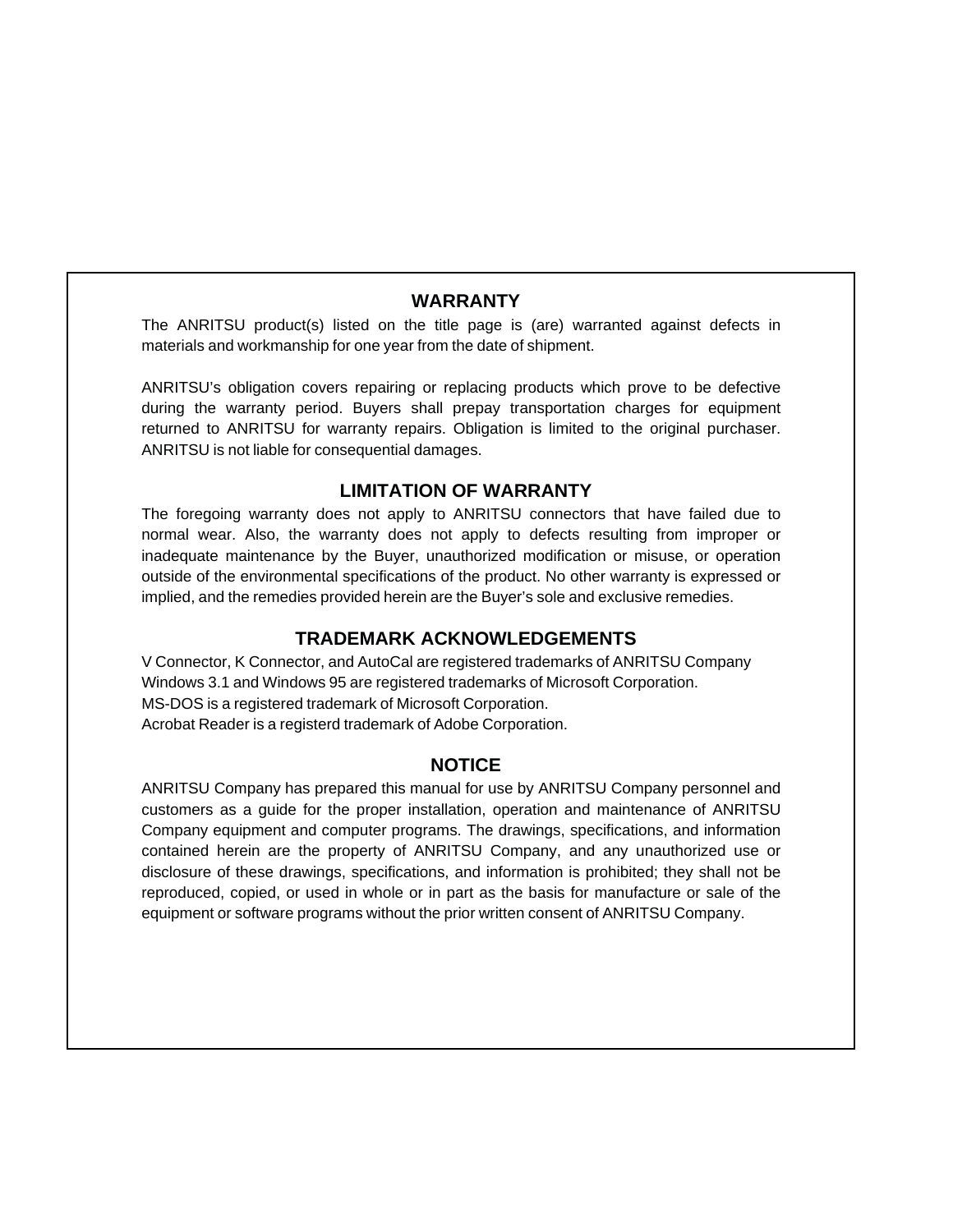# *Table of Contents*

# *[Chapter 1 Contents and Operation](#page-0-0)*

| $1 - 1$ | INTRODUCTION $\ldots \ldots \ldots \ldots \ldots \ldots \ldots \ldots 1-1$                                                            |
|---------|---------------------------------------------------------------------------------------------------------------------------------------|
| $1 - 2$ |                                                                                                                                       |
| $1 - 3$ |                                                                                                                                       |
| $1 - 4$ | KIT CONTENTS $\ldots \ldots \ldots \ldots \ldots \ldots \ldots \ldots \ldots 1-1$                                                     |
|         | Model 3663LF (Type N) Verification Kit 1-2<br>Model 3666LF (3.5 mm) Verification Kit 1-3<br>Model 3667LF (GPC-7) Verification Kit 1-4 |
| $1 - 5$ |                                                                                                                                       |

# *[Chapter 2 Performance Verification](#page-10-0)*

| $2 - 1$ |                                                         |  |
|---------|---------------------------------------------------------|--|
| $2 - 2$ | VERIFICATION PROCESS 2-2                                |  |
| $2 - 3$ | <b>FACTORS AFFECTING VERIFICATION PERFORMANCE . 2-2</b> |  |
|         |                                                         |  |
|         |                                                         |  |
|         |                                                         |  |

# *[Chapter 3 Maintenance Instructions](#page-16-0)*

| $3 - 1$ | INTRODUCTION $\ldots \ldots \ldots \ldots \ldots \ldots \ldots \ldots \ldots 3-1$ |  |
|---------|-----------------------------------------------------------------------------------|--|
| $3 - 2$ | PRECAUTIONS FOR USING CONNECTORS 3-1                                              |  |
|         |                                                                                   |  |
|         |                                                                                   |  |
|         |                                                                                   |  |
|         |                                                                                   |  |
|         |                                                                                   |  |
| $3-3$   | CLEANING INSTRUCTIONS 3-3                                                         |  |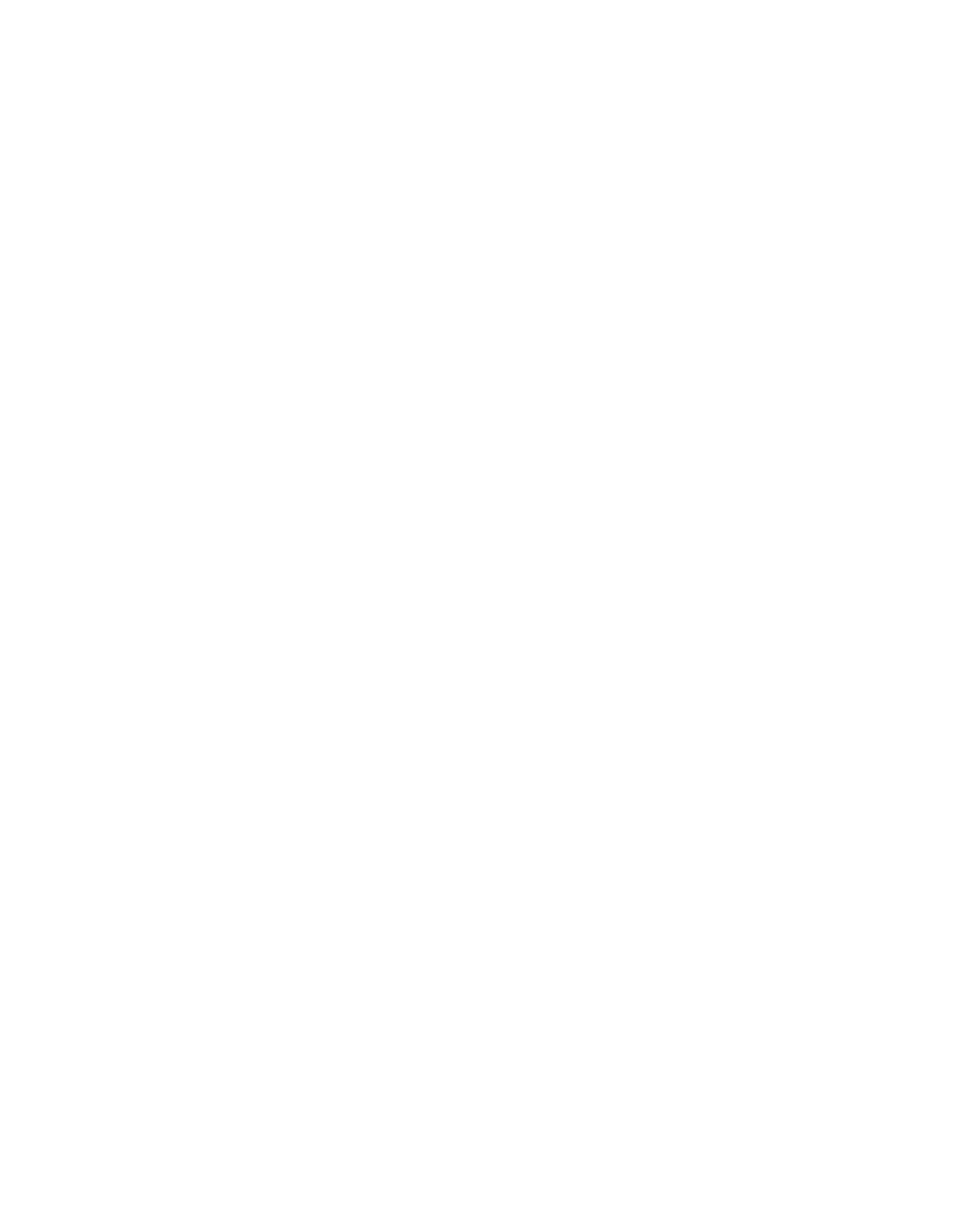# <span id="page-4-0"></span>*Chapter 1 Contents and Operation*

| 1-1 INTRODUCTION       | This chapter lists the contents of the verification kits.                                                                                                                                                                                                                                                                                                                                                                                                                                                                                                                              |  |  |  |
|------------------------|----------------------------------------------------------------------------------------------------------------------------------------------------------------------------------------------------------------------------------------------------------------------------------------------------------------------------------------------------------------------------------------------------------------------------------------------------------------------------------------------------------------------------------------------------------------------------------------|--|--|--|
|                        | <b>NOTE</b><br>The components in these kits of the highest quality and<br>accuracy. All components are NIST (National Institute of<br>Standards Technology) traceable, which means that the<br>components are very accurate and repeatable. Handle with<br>care.                                                                                                                                                                                                                                                                                                                       |  |  |  |
| $1-2$ PURPOSE          | The verification kits let you verify the performance of a calibrated vec-<br>tor network measurement system. The components in these kits are<br>based upon standards that are traceable to the NIST. They provide the<br>basis for issuing a calibration certification label.                                                                                                                                                                                                                                                                                                         |  |  |  |
| $1 - 3$ ONLINE MANUALS | This manual is available on CD ROM as an Adobe Acrobat™ (*.pdf)<br>file. The file can be viewed using Acrobat Reader™, a free program<br>that is also available on the CD ROM. This file is "linked" such that<br>the viewer can choose a topic to view from the displayed "bookmark"<br>list and "jump" to the manual page on which the topic resides. The<br>text can also be word-searched. CD ROM part numbers are available<br>on ANRITSU's Internet home page (http://www.global.anritsu.com).<br>You can also contact ANRITSU Customer Service for price and avail-<br>ability. |  |  |  |
| $1-4$ KIT CONTENTS     | Contents of the verification kits are listed on the following pages                                                                                                                                                                                                                                                                                                                                                                                                                                                                                                                    |  |  |  |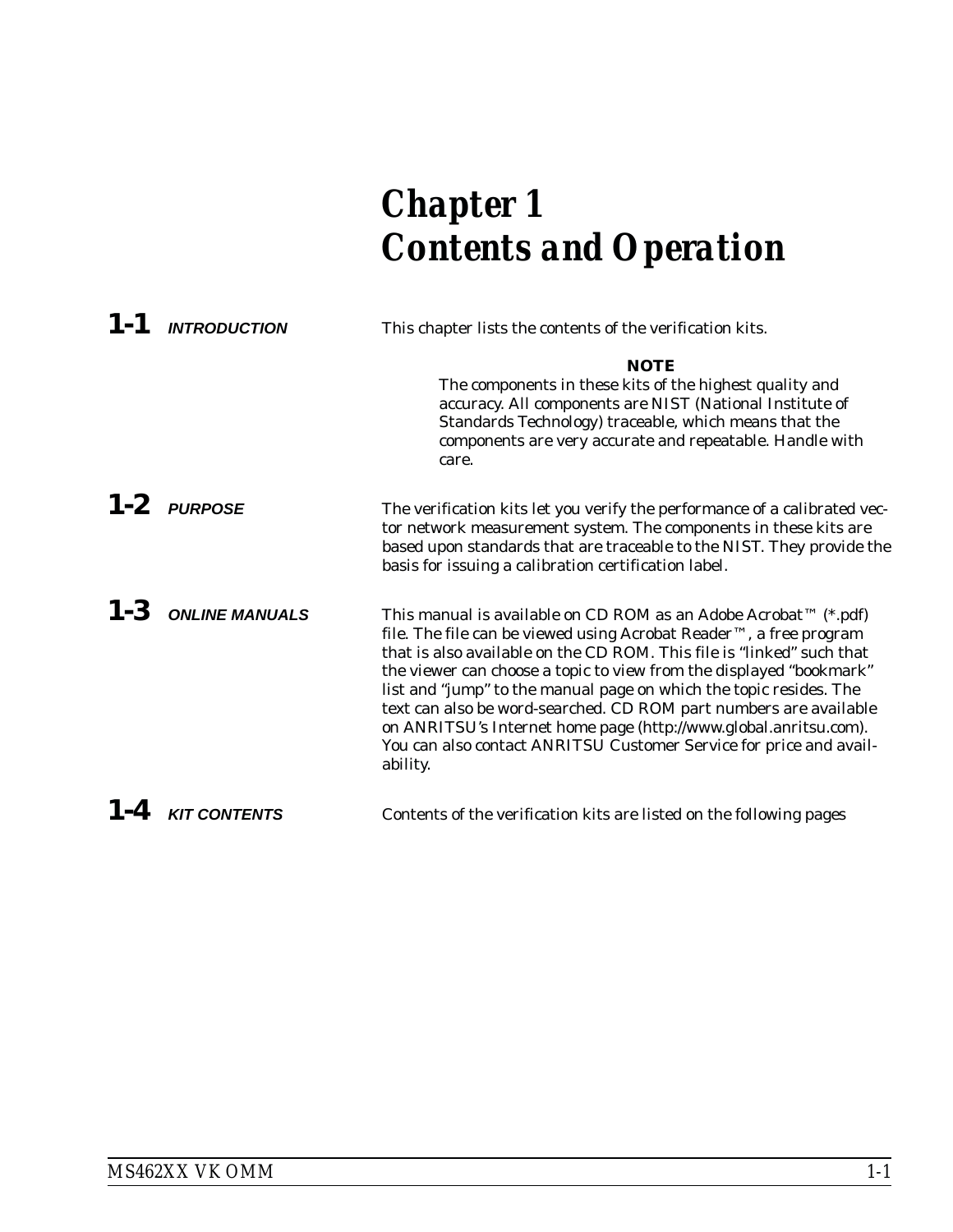<span id="page-5-0"></span>

| Model 3663LF          | This kit (Figure 1-1) includes the following items: |
|-----------------------|-----------------------------------------------------|
| (Type N) Verification |                                                     |

*Kit*

| Index 1        | <b>Verification Kit disks</b>   |
|----------------|---------------------------------|
| <i>Index 2</i> | 42N-50, 50 dB Attenuator        |
| Index 3        | 42N20, 20 dB Attenuator         |
| Index 4        | 42NOP-20. N Mismatch Attenuator |

# *CAUTION*

The disk included in the Verification Kit is for use by AN-RITSU service personnel. It contains component data used during the automated verification procedure that is accomplished with an external PC. It is NOT INTENDED TO BE USED WITH ANRITSU MS462XX internal floppy disk drive.



*Figure 1-1. Model 3663LF (Type N) Verification Kit Components*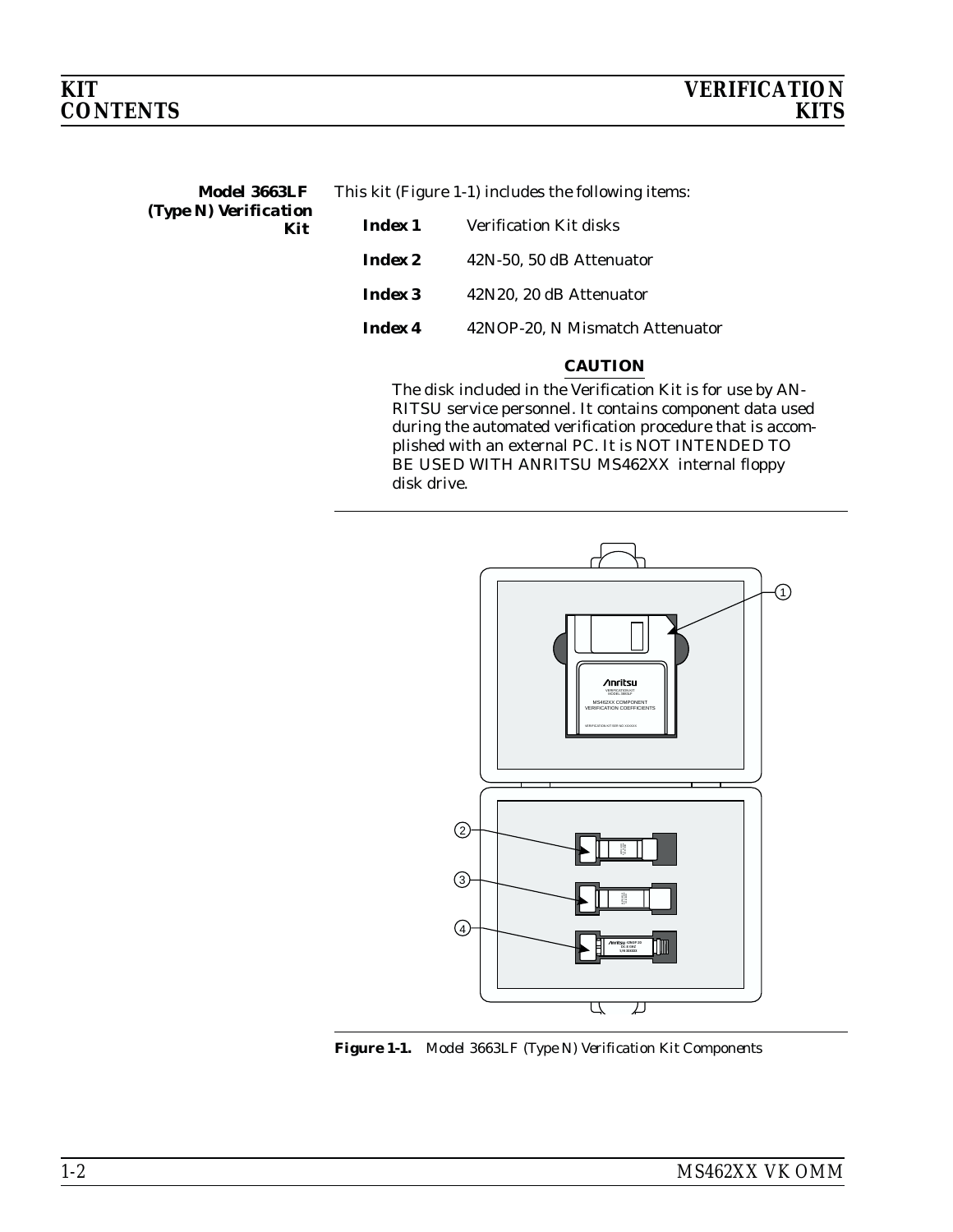<span id="page-6-0"></span>

| Model 3666LF | This kit (Figure 1-2) includes the following items: |  |
|--------------|-----------------------------------------------------|--|
|              |                                                     |  |

| $(3.5 \text{ mm})$<br><b>Verification Kit</b> | Index 1 | <b>Verification Kit disks</b>        |
|-----------------------------------------------|---------|--------------------------------------|
|                                               | Index 2 | 42L-50, 20 dB Attenuator             |
|                                               | Index 3 | 42L-20, 50 dB Attenuator             |
|                                               | Index 4 | 42LOP-20, 3.5 mm Mismatch Attenuator |

## *CAUTION*

The disk included in the Verification Kit is for use by ANRITSU service personnel. It contains component data used during the automated verification procedure that is accomplished with an external PC. It is NOT INTENDED TO BE USED WITH WITRON MS462XX internal floppy disk drive.



*Figure 1-2. Model 3666LF (SMA/3.5) Verification Kit Components*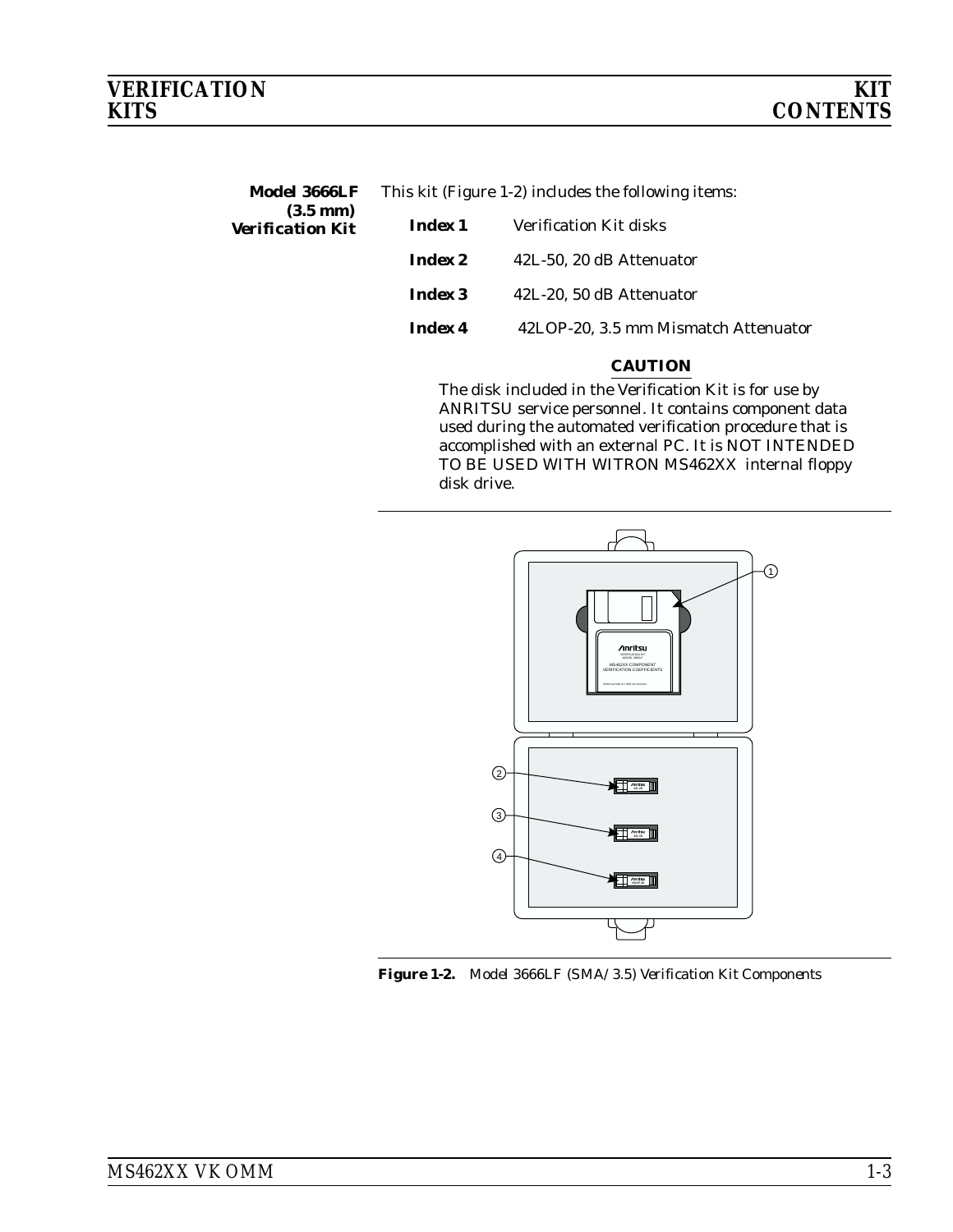<span id="page-7-0"></span>*Model 3667LF* This kit (Figure 1-[3](#page-7-0)) includes in the following items:

| $(GPC-7)$               |                |                                     |
|-------------------------|----------------|-------------------------------------|
| <b>Verification Kit</b> | Index 1        | Verification Kit disks              |
|                         | <i>Index 2</i> | 42A-50, 50 dB Attenuator            |
|                         | Index 3        | 42A-20, 20 dB Attenuator            |
|                         | <b>Index 4</b> | 42AOP-20, GPC-7 Mismatch Attenuator |

## *CAUTION*

The disk included in the Verification Kit is for use by ANRITSU service personnel. It contains component data used during the automated verification procedure that is accomplished with an external PC. It is NOT INTENDED TO BE USED WITH ANRITSU MS462XX internal floppy disk drive.



*Figure 1-3. Model 3667LF (GPC 7) Verification Kit Components*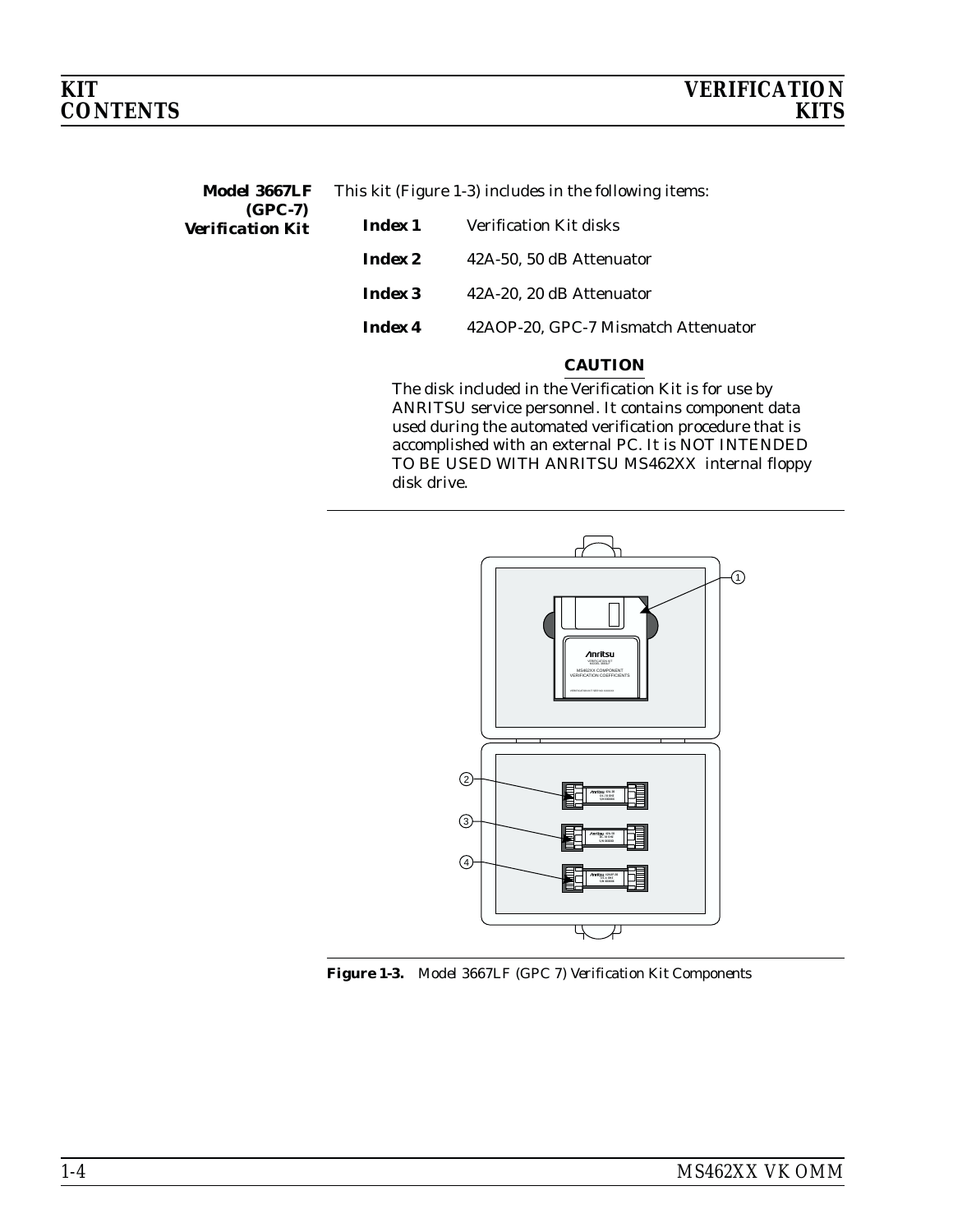# <span id="page-8-0"></span>*1-5 OPERATION* Each verification kit consists of three standards, each are supplied with S-parameter data. Each standard verifies a primary S-parameter, as follows:  $\Box$  20 dB Attenuator  $-S_{21}$ , S<sub>12</sub> Magnitude and Phase  $\Box$  50 dB Attenuator  $-S_{21}$ , S<sub>12</sub> Magnitude and Phase  $\Box$  Mismatch Attenuator  $-S_{11}$ , S<sub>22</sub> Magnitude

Uncertainty windows are provided at each data point. The uncertainty associated with the primary S-parameter for each device is small. Conversely, the uncertainty window can be large for some of the other S-parameter data.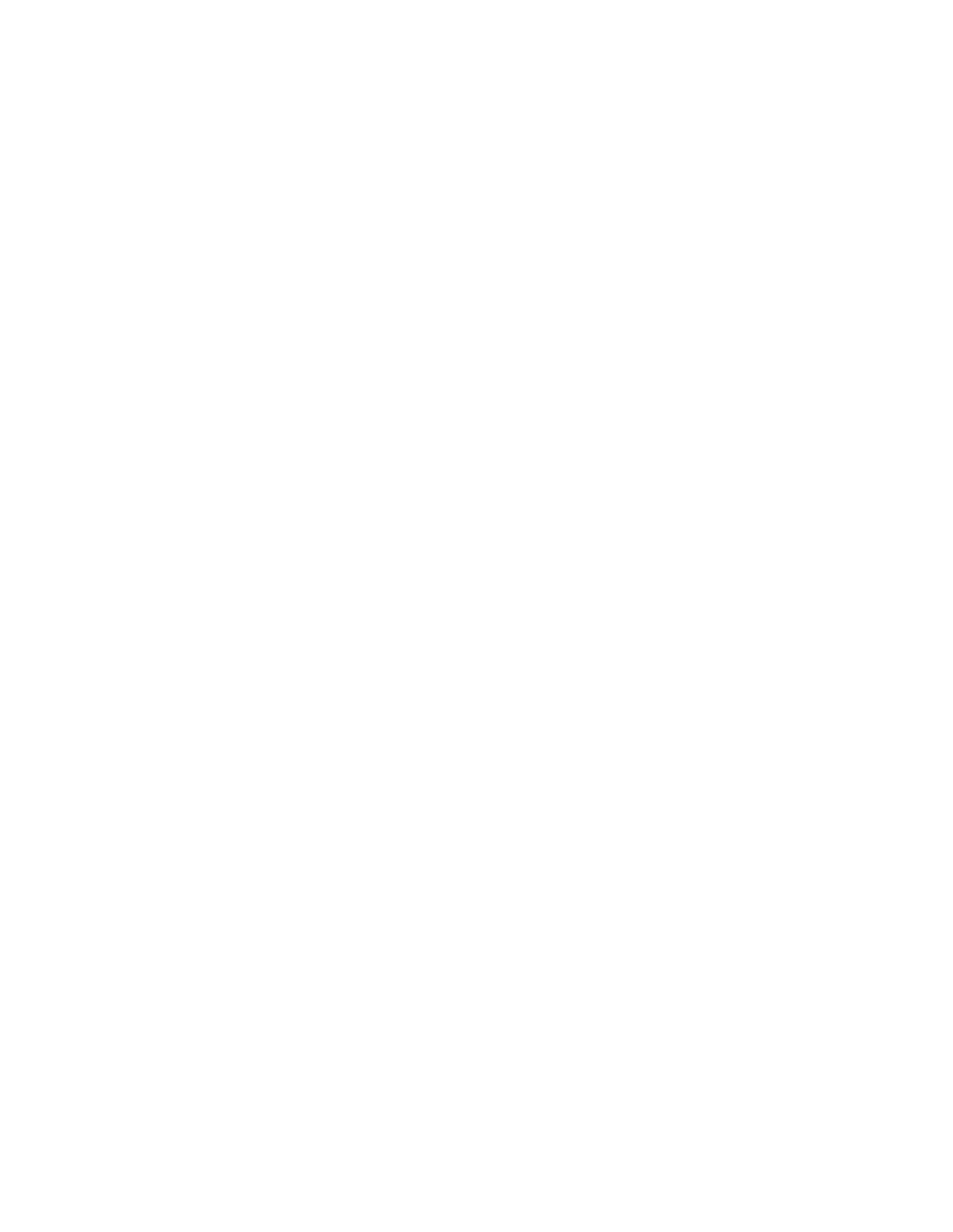# <span id="page-10-0"></span>*Chapter 2 Performance Verification*

*2-1 GENERAL* Verifying the performance of the Verification Kit components is automated. The procedure is provided on floppy disk. The program is titled ANRITSU 2300-354 Vector Network Measurerment System Performance Verification, and is provided with a User's Guide, Anritsu Part Number 10410-00216. This User's Guide and its program diskette are included at the end of this manual. In performing the verification procedure, you will be asked to extend the test ports using test cables. This is shown in Figure 2-1.



*Figure 2-1. Extending Port 2 for Ease of Connection*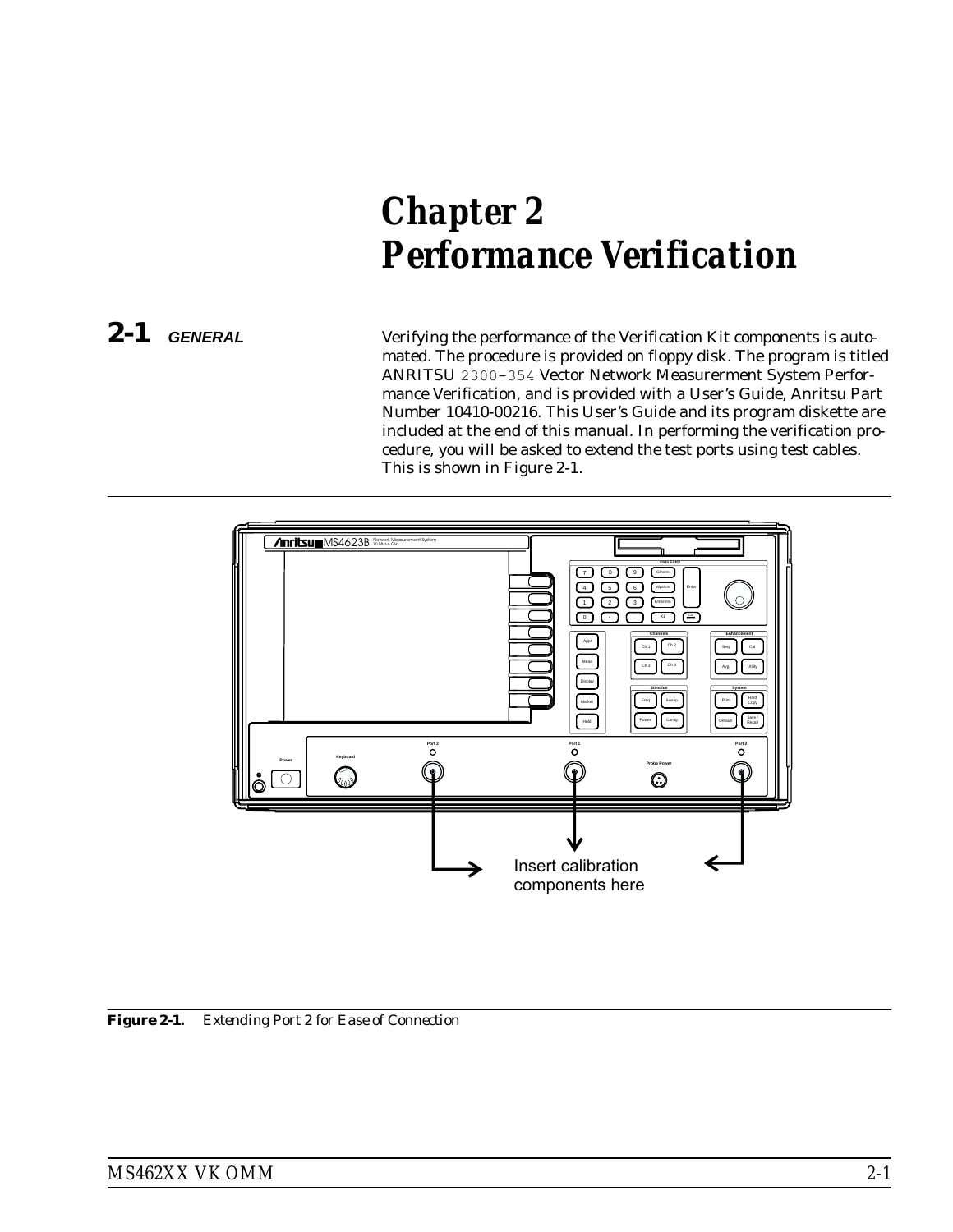<span id="page-11-0"></span>

| $2 - 2$ | <b>VERIFICATION PROCESS</b>                                           | Verification is a straightforward process intended to show that a vec-<br>tor network measurement system (VNMS) is performing to specifica-<br>tion. It can usually be accomplished in less than an hour, after waiting<br>out the typical one-hour warm-up period. It is important to recognize<br>that the process involves four hardware components:                                                                                                                                                                                                                                                                                                                                                                            |
|---------|-----------------------------------------------------------------------|------------------------------------------------------------------------------------------------------------------------------------------------------------------------------------------------------------------------------------------------------------------------------------------------------------------------------------------------------------------------------------------------------------------------------------------------------------------------------------------------------------------------------------------------------------------------------------------------------------------------------------------------------------------------------------------------------------------------------------|
|         |                                                                       | <b>VNMS</b><br>$\Box$                                                                                                                                                                                                                                                                                                                                                                                                                                                                                                                                                                                                                                                                                                              |
|         |                                                                       | $\Box$ Calibration kit                                                                                                                                                                                                                                                                                                                                                                                                                                                                                                                                                                                                                                                                                                             |
|         |                                                                       | $\Box$ Cable(s)                                                                                                                                                                                                                                                                                                                                                                                                                                                                                                                                                                                                                                                                                                                    |
|         |                                                                       | $\Box$ Verification kit                                                                                                                                                                                                                                                                                                                                                                                                                                                                                                                                                                                                                                                                                                            |
|         |                                                                       | To have a successful verification process, all of the above items must<br>be in good condition and properly connected.                                                                                                                                                                                                                                                                                                                                                                                                                                                                                                                                                                                                             |
|         |                                                                       | While the primary purpose of the verification process is to validate<br>performance of the VNMS; failure is more often caused by factors<br>other than the VNMS (see next paragraph). Consequently, it is incum-<br>bent on the operator to examine these other factors before pronounc-<br>ing the VNMS as "out of specification."                                                                                                                                                                                                                                                                                                                                                                                                |
| $2 - 3$ | <b>FACTORS AFFECTING</b><br><b>VERIFICATION</b><br><b>PERFORMANCE</b> | The following paragraph discuss factors that can cause verification<br>failure in a VNMS.                                                                                                                                                                                                                                                                                                                                                                                                                                                                                                                                                                                                                                          |
|         | <b>Cables</b>                                                         | A good method for evaluating cable performance is to calibrate a<br>VNMS-a simple frequence response calibration will do, or in an<br>uncalibration system you can use trace memory to store the response<br>and then select Data/Memory to view it. In either case, you should see<br>a straight line on the display. Select a 1 dB/Div scale and observe the<br>display as you move the cables slightly up and down or left and right.<br>Small variations are acceptable and they should be minimized when<br>the cable is returned to its orginal position. Any erratic changes, such<br>as spikes in the display, would indicate a defective cable. The cable<br>should be replaced before the verification process is begun. |
|         | <b>Sliding Loads</b>                                                  | Most calibrations require a sliding load. Sliding loads must be handled<br>carefully. When the slide in in the forward position, the center conduc-<br>tor should be centered (or reasonably so). When centered, it is easy to<br>connect the sliding load to the test port. If, however, the slide is posi-<br>tioned toward the back end of the sliding load, the center conductor is<br>not well supported and it will be off center. Attempting to connect the<br>test port in this circumstance will like result in center conductor dam-<br>age. Consequently, ENSURE THAT THE SLIDE IS IN THE FOR-<br>WARD POSITION BEFORE ATTEMPTING TO CONNECT THE<br>SLIDING LOAD.                                                       |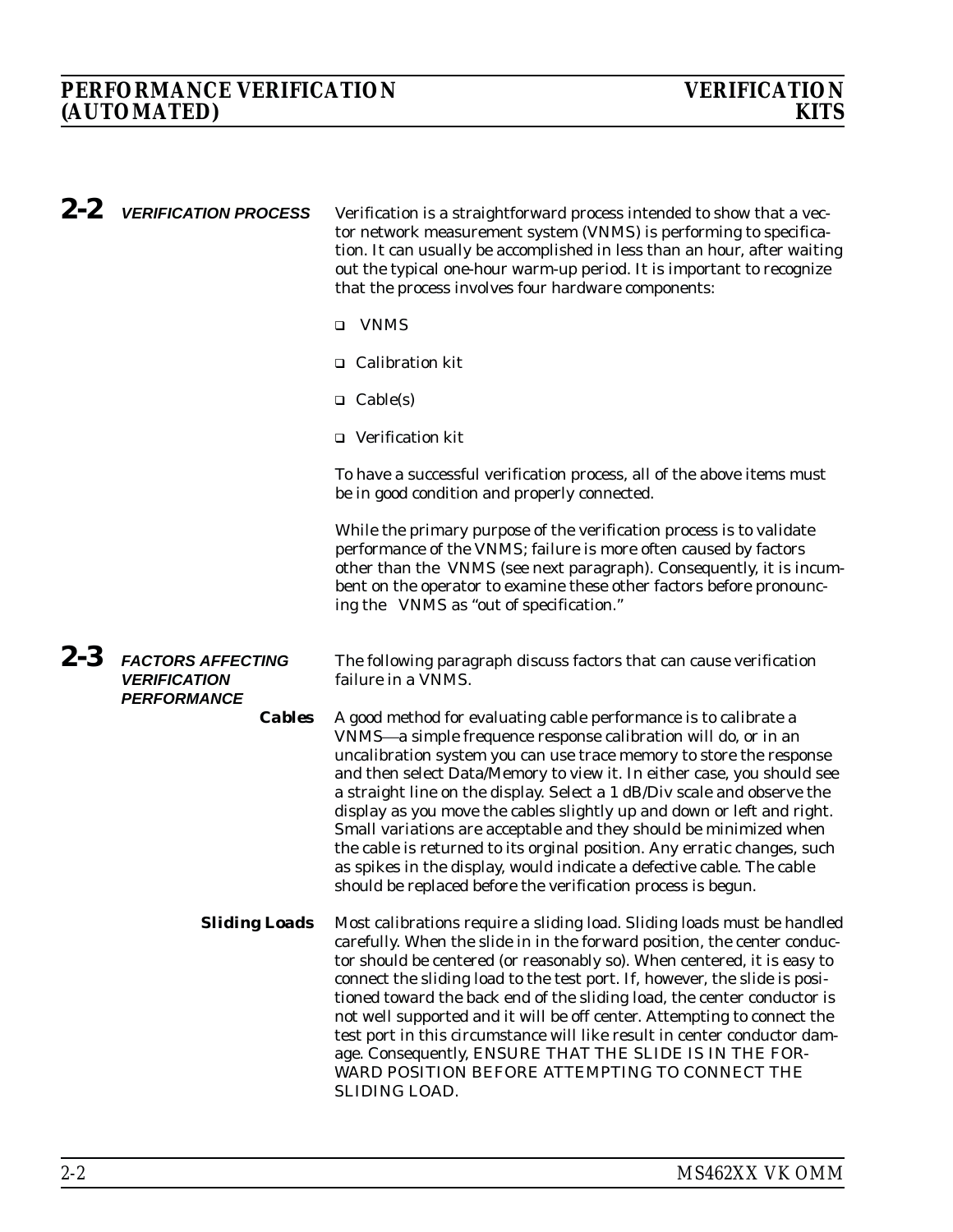<span id="page-12-0"></span>**Preview the Display** When running the verification software, there is a step that requires the VNMS to be calibrated. This step places the VNMS in LOCAL (Manual) control and the program waits for the operator to press the Enter key. Pressing Enter tells the program that the calibration is complete and returns the VNMS to REMOTE control.

> Prior to pressing the Enter key, connect the 20 dB attenuator included in the verification kit. When this attenuator is connected, the observed response should be smooth and free of "glitches" (Figure 2-1). It should be possible to firmly tap the test device's input and output connections without seeing any significant distortion. Figure 2-2 is typical of the display if a connection is not properly tightened or is defective.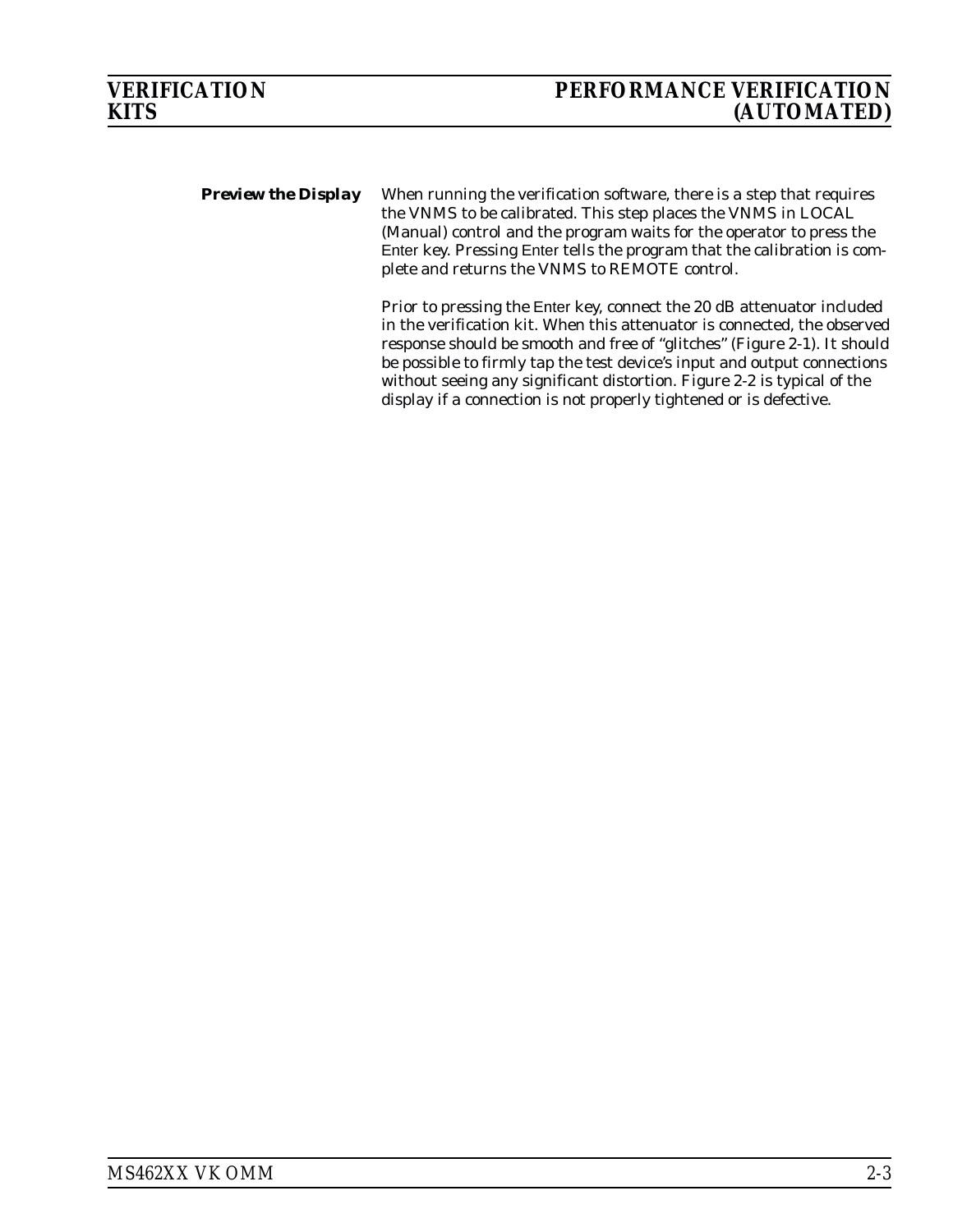|  | S21 TRANSMISSION |  |  |  | TRANSMISSION/REFLECTION                     |                                        |
|--|------------------|--|--|--|---------------------------------------------|----------------------------------------|
|  |                  |  |  |  | LOG MAGNITUDE > REF=-20.000 dB 1.000 dB/DIV | FREQUENCY                              |
|  |                  |  |  |  |                                             | ▶START<br>10.000000 MHz                |
|  |                  |  |  |  |                                             | STOP<br>6.000000000 GHz                |
|  |                  |  |  |  |                                             | SET CENTER/SPAN                        |
|  |                  |  |  |  |                                             | C.W. MODE OFF                          |
|  |                  |  |  |  |                                             | MARKER SWEEP                           |
|  |                  |  |  |  |                                             | DISCRETE FILL                          |
|  |                  |  |  |  |                                             | STEPSIZE VARIABLE<br>FOR DISCRETE FILL |
|  |                  |  |  |  |                                             | 61 DATA POINT(S)                       |
|  | 10.000 000 MHz   |  |  |  | 6 000.000 000 MHz                           |                                        |

*Figure 2-2. Example of a good display response*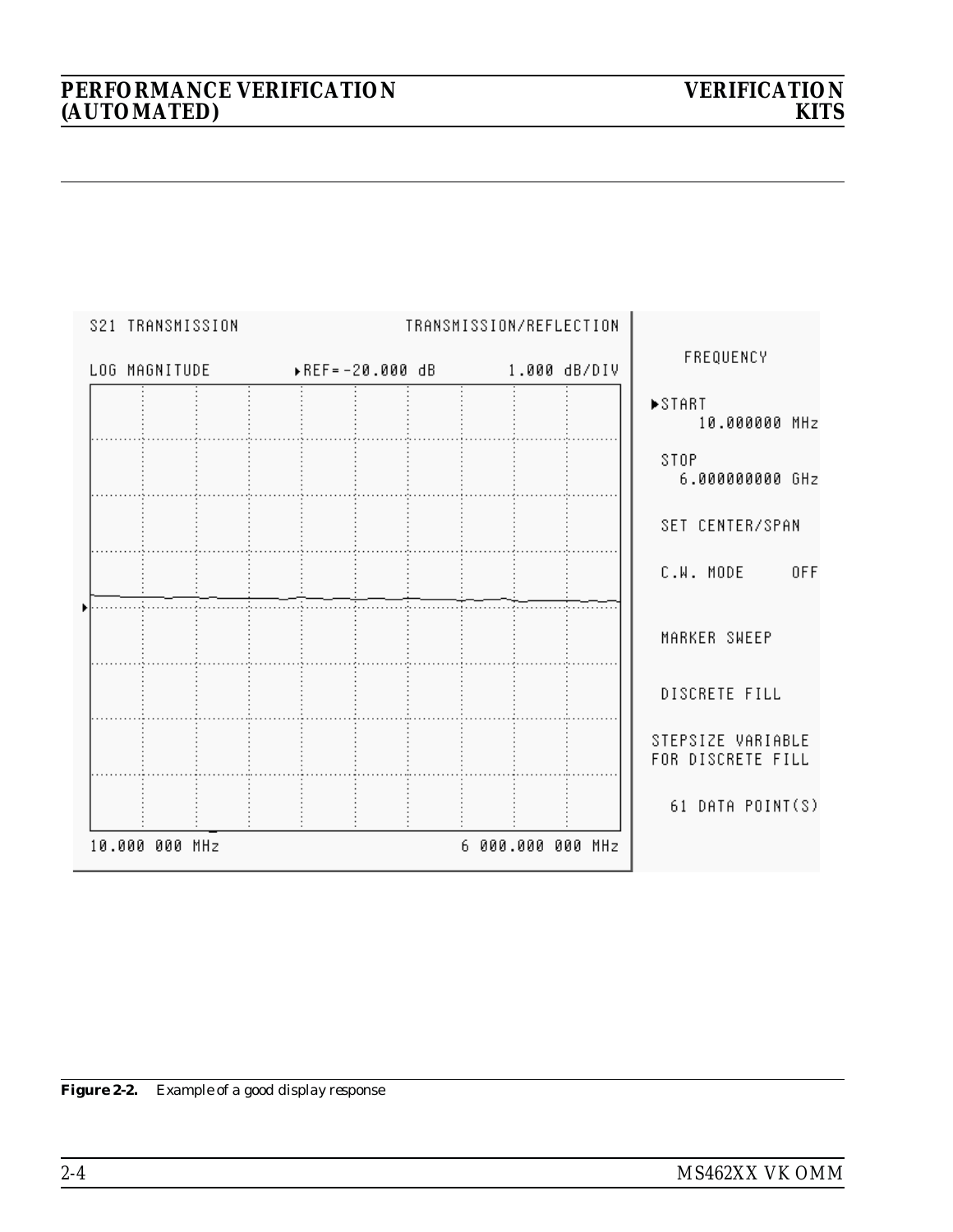| S21 TRANSMISSION           | TRANSMISSION/REFLECTION      | DISK FILE OPTIONS                                         |
|----------------------------|------------------------------|-----------------------------------------------------------|
| LOG MAGNITUDE <b>Andre</b> | ▶REF=-20.000 dB 1.000 dB/DIV | DESTINATION                                               |
|                            |                              | HARD DISK                                                 |
|                            |                              | FLOPPY DISK<br>FORMAT                                     |
|                            |                              | TEXT                                                      |
|                            |                              | S2P                                                       |
|                            |                              | TABULAR DATA                                              |
|                            |                              | BITMAP                                                    |
|                            |                              | <b>HPGL</b>                                               |
| 10.000 000 MHz             | 6 000.000 000 MHz            | <b>ERETURN</b><br>USE <print><br/>TO CAPTURE DATA</print> |

*Figure 2-3. Example of a bad display response*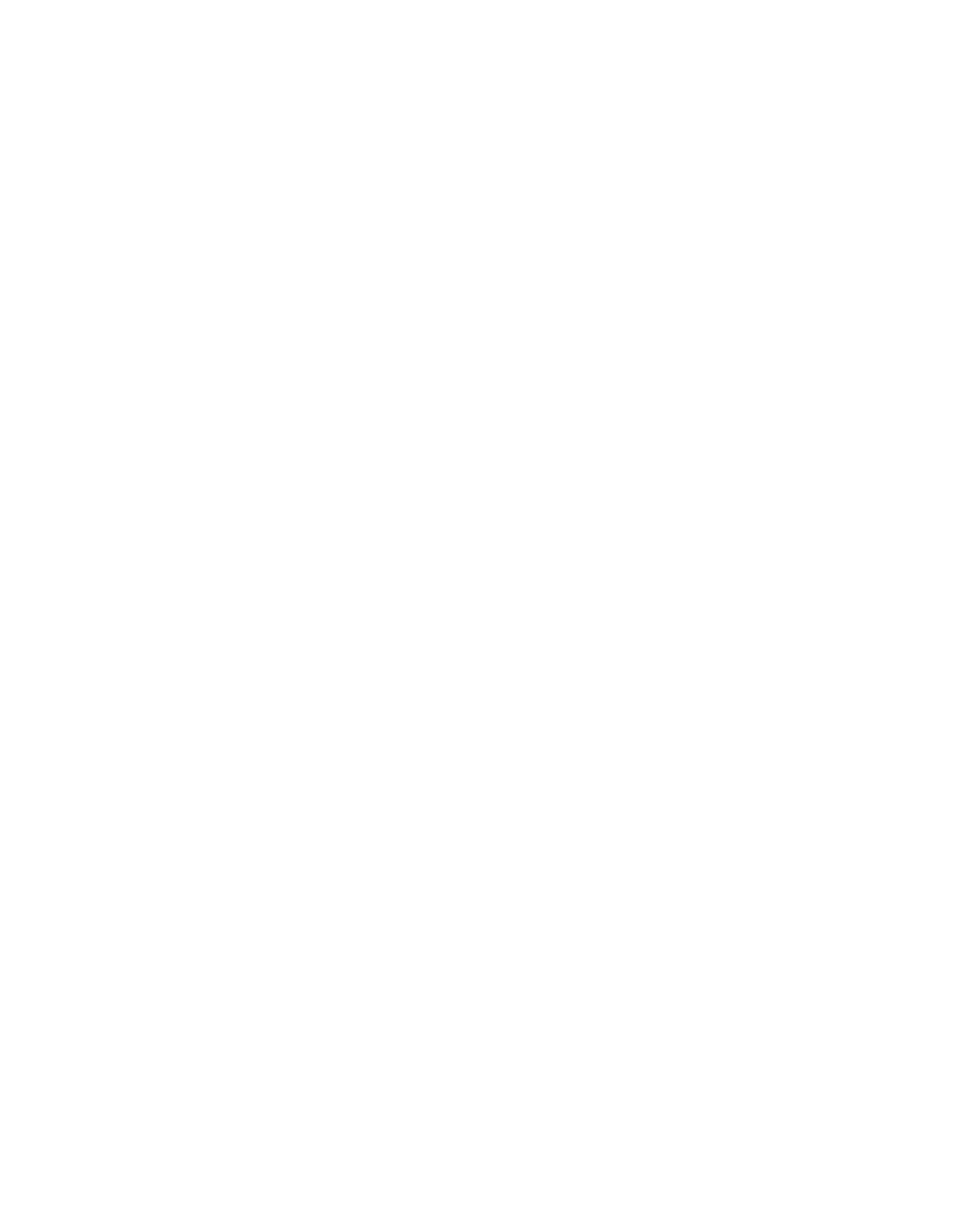# <span id="page-16-0"></span>*Chapter 3 Maintenance Instructions*

*3-1 INTRODUCTION* This chapter provides instructions and discussion on the care and use of precision connectors. *3-2 PRECAUTIONS FOR USING CONNECTORS* The following are precautionary notes related to the use of connectors. For specific information on setting pin depths on sliding terminations, refer to the MS462X Operation Manual, Chapter7. **Pin Depth** Before mating, measure the pin depth (Figure 3-1) of the device that will mate with the RF component, using a ANRITSU Pin Depth Gauge

or equivalent (Figure 3-2). Based on RF components returned for repair, destructive pin depth of mating connectors is the major cause of failure in the field. When an RF component is mated with a connector having a destructive pin depth, damage will likely occur to the RF component connector. (A destructive pin depth has a center pin that is too long in respect to the connector's reference plane.)



*Figure 3-1. N Connector Pin Depth*



*Figure 3-2. Pin Depth Gauge*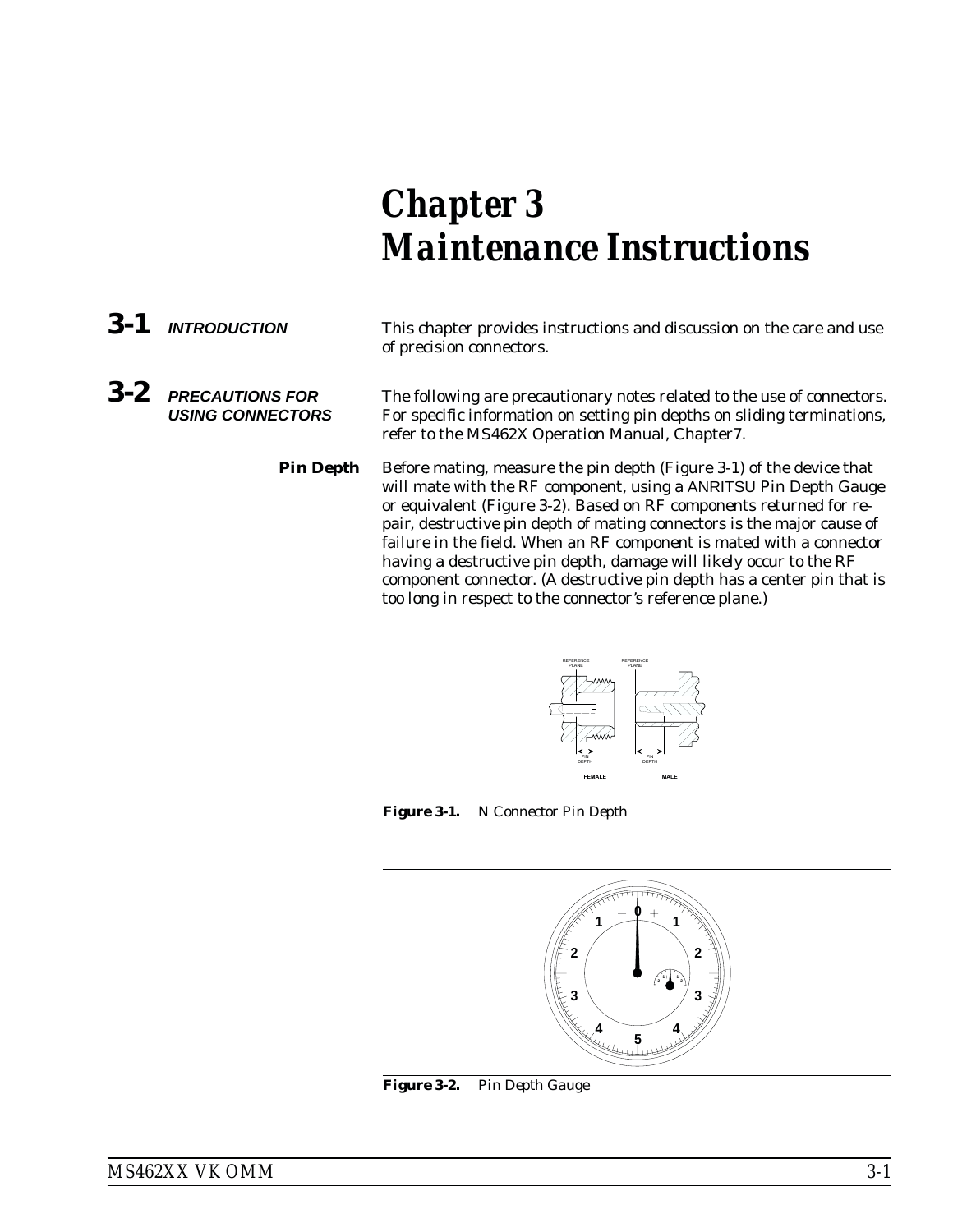<span id="page-17-0"></span>*Pin Depth Tolerance* The center pin of RF component connectors has a precision tolerance measured in mils (1/1000 inch). Connectors on test devices that mate with RF components may not be precision types and may not have the proper depth. They must be measured before mating to ensure suitability. When gauging pin depth, if the test device connector measures out of tolerance (Table 3-1) in the "+" region of the gauge (Figure 3-2), the center pin is too long. Mating under this condition will likely damage the termination connector. On the other hand, if the test device connector measures out of tolerance in the "–" region, the center pin is too short. While this will not cause any damage, it will result in a poor connection and a consequent degradation in performance.

**Table 3-1.** *Pin Dept Tolerances*

| <b>Port/Connector Type</b>   | Pin Depth (mils)              | <b>ANRITSU Gauge Setting</b>  |
|------------------------------|-------------------------------|-------------------------------|
| GPC 7                        | $+0.000$<br>$-0.0015$         | Same as pin depth             |
| N Male                       | $+0.001$<br>0.207<br>$-0.000$ | $+0.000$<br>0.207<br>$-0.001$ |
| N Female                     | $+0.000$<br>0.207<br>$-0.001$ | Same as pin depth             |
| 3.5 mm Male<br>3.5 mm Female | 0.000<br>$-0.0015$            | Same as pin depth             |
| K Male<br>K Female           | $+0.000$<br>$-0.0015$         | Same as pin depth             |
| V Male<br>V Female           | $+0.0000$<br>$-0.0005$        | Same as pin depth             |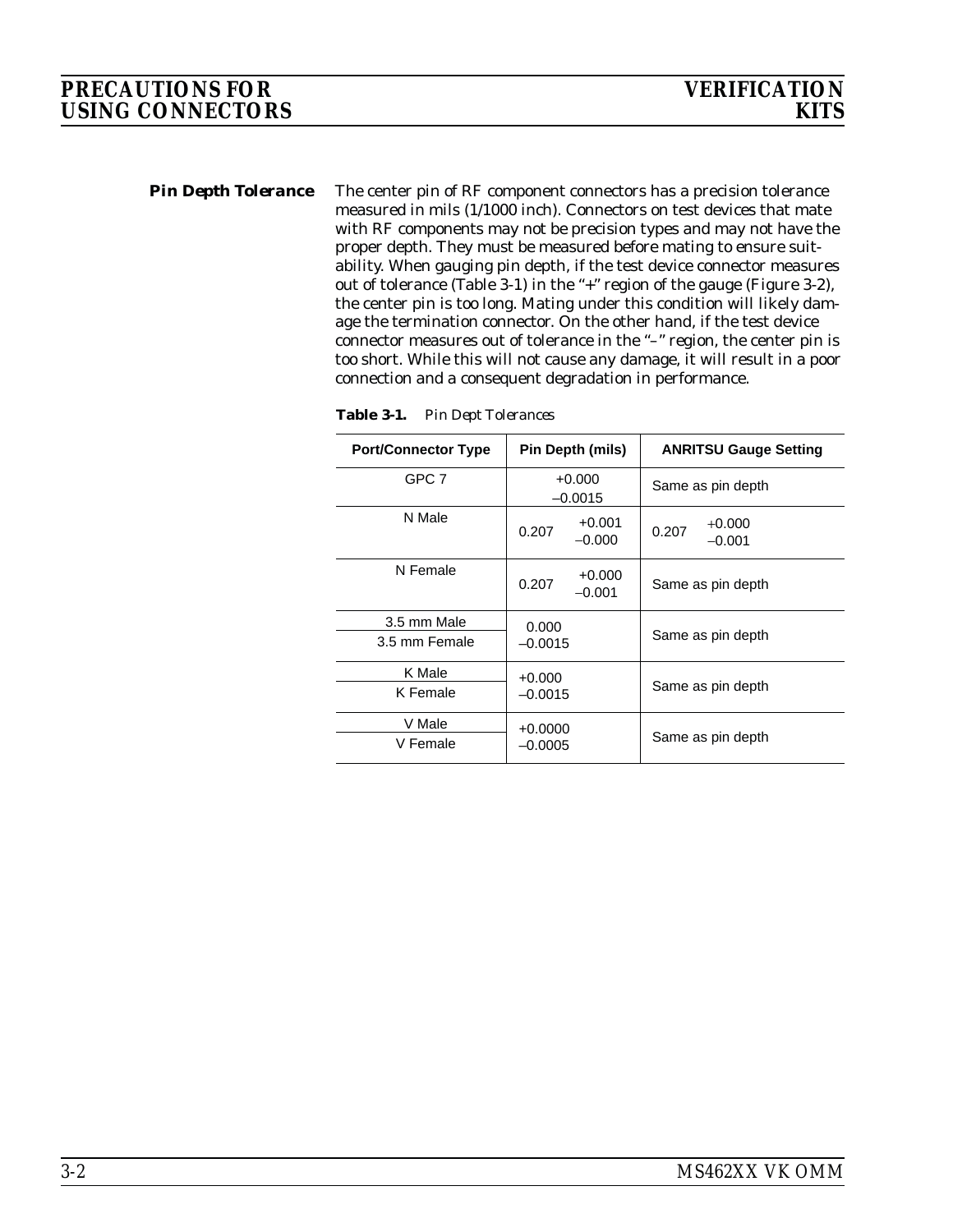*3-3 CLEANING*

<span id="page-18-0"></span>

| <b>Over Torquing</b><br><b>Connectors</b> | Over torquing connectors is destructive; it may damage the connector<br>center pin. Finger-tight is usually sufficient, especially on Type N con-<br>nectors. Never use pliers to tighten connectors.                                                                                                                |
|-------------------------------------------|----------------------------------------------------------------------------------------------------------------------------------------------------------------------------------------------------------------------------------------------------------------------------------------------------------------------|
| <b>Teflon Tuning</b><br>Washers           | The center conductor on most RF components contains a small teflon<br>tuning washer located near the point of mating (interface). This<br>washer compensates for minor impedance discontinuities at the inter-<br>face. The washer's location is critical to the RF component's perform-<br>ance. Do not disturb it. |
| <b>Mechanical Shock</b>                   | RF components are designed to withstand years of normal bench han-<br>dling. However, do not drop or otherwise treat them roughly. They are<br>laboratory-quality devices, and like other such devices, they require<br>careful handling.                                                                            |
| <b>CLEANING</b><br><b>INSTRUCTIONS</b>    | Connector interfaces, especially the outer conductors on the GPC 7<br>and SMA connectors, should be kept clean and free of dirt and other<br>debris. Denatured alcohol is the recommended applicator. Figure<br>3-3 illustrates cleaning male and female connectors.                                                 |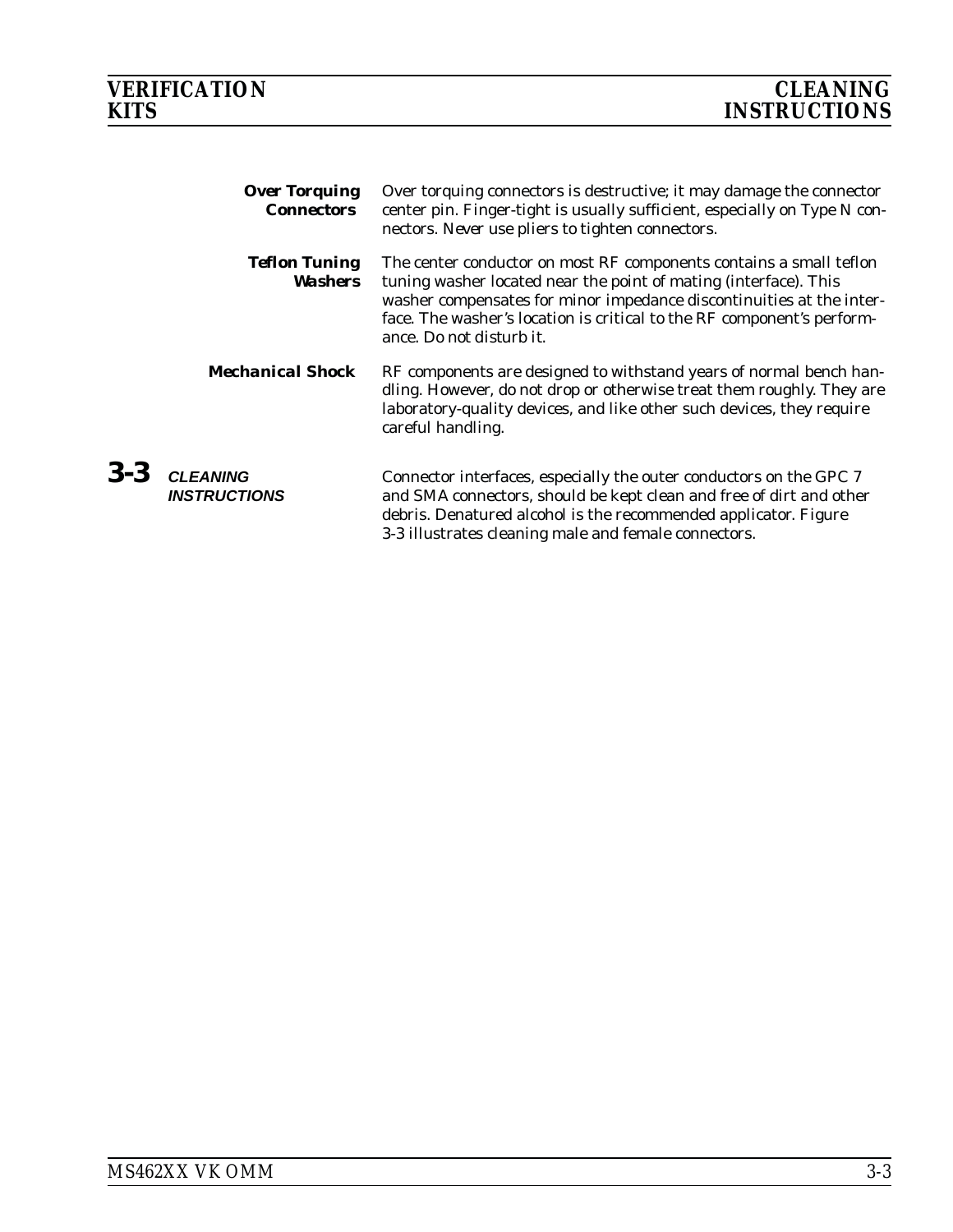# <span id="page-19-0"></span>*CLEANING VERIFICATION INSTRUCTIONS*



# *NOTE*

Most cotton swabs are too large to fit in the smaller connector types. It is necessary to peal off most of the cotton and then twist the remaining cotton tight. Be sure that the remaining cotton does not get stuck in the connector.

The following are some important tips on cleaning connectors:

- Use only denatured alcohol as a solvent.
- Always use an appropriate size of cotton swab.
- Gently move the cotton swab around the center conductor.
- Never put lateral pressure on the connector's center pin.
- Verify that no cotton or other foreign material remains in the connector after cleaning.
- □ Only dampen the cotton swab. Do NOT saturate it.
- □ Compressed air can be used to remove foreign particles and to dry the connector.
- Verify that the center pin has not been bent or damaged.

Figure 3-4 illustrates how to clean connectors.

*Figure 3-3. Cleaning Male and Female Connectors*

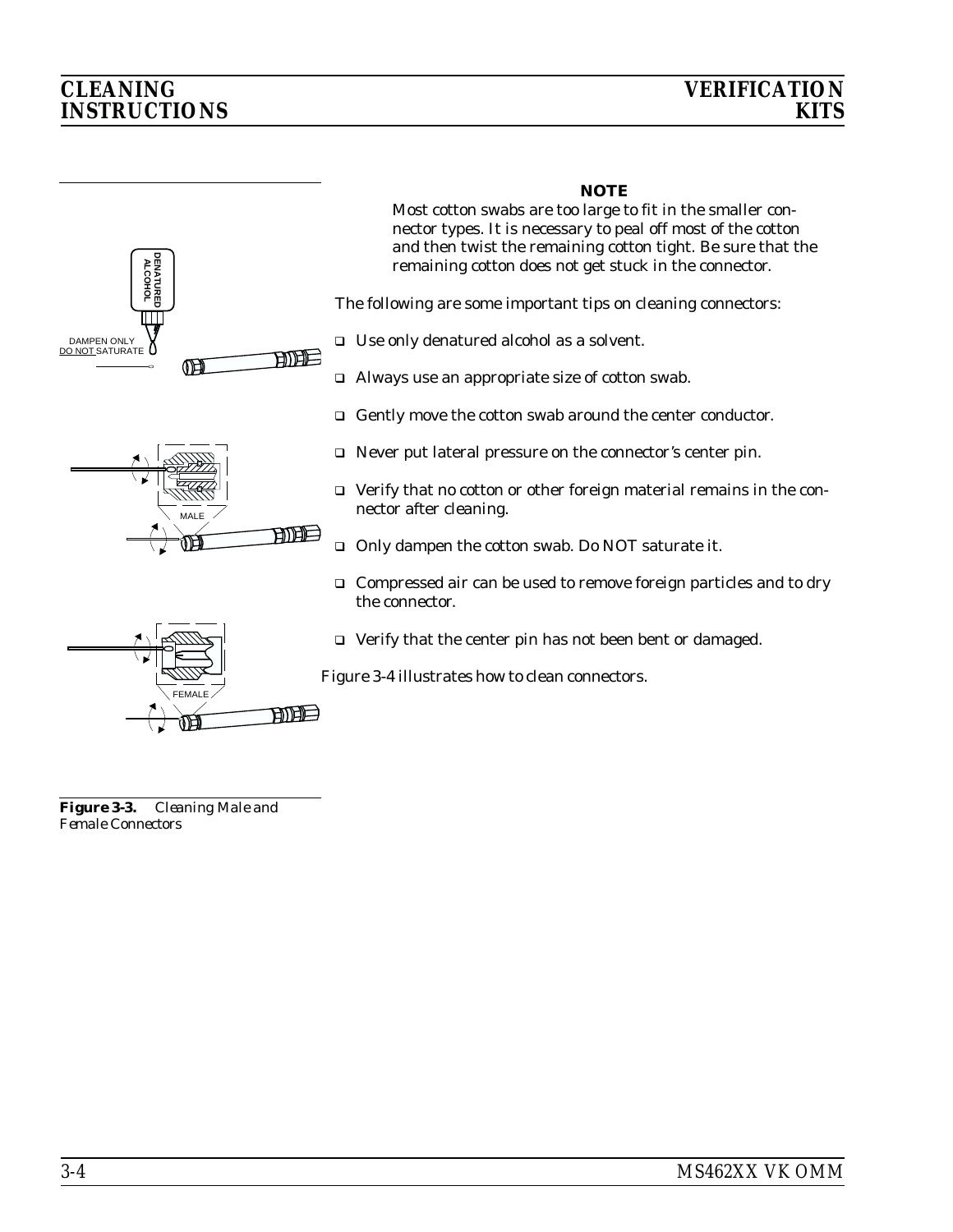

Do NOT use Industrial Solvents or Water on connector. Use only Denatured Alcohol.



Use only denatured alcohol and the proper size of cotton swab. Gently rotate the swab around the center pin being careful not to stress or bend the pin or you will damage the connector.



Do NOT put cotton swabs in at an angle, or you will damage the connectors.



*Figure 3-4. How to Clean a Connector*